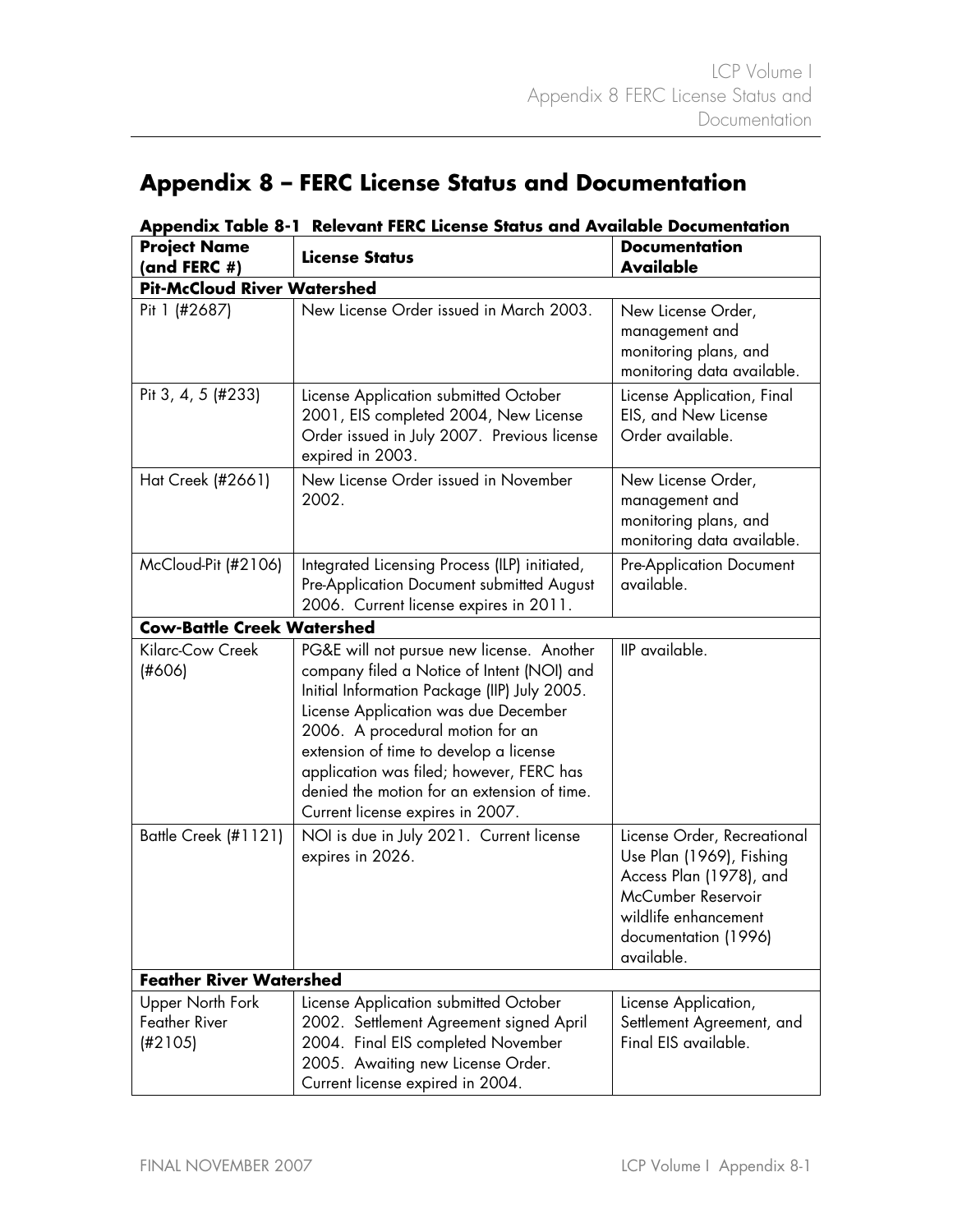| Appendix Table 8-1 Relevant FERC License Status and Available Documentation |                                                                                                                                           |                                                                                                                                                                                                                  |  |  |  |
|-----------------------------------------------------------------------------|-------------------------------------------------------------------------------------------------------------------------------------------|------------------------------------------------------------------------------------------------------------------------------------------------------------------------------------------------------------------|--|--|--|
| <b>Project Name</b><br>(and FERC $#$ )                                      | <b>License Status</b>                                                                                                                     | <b>Documentation</b><br><b>Available</b>                                                                                                                                                                         |  |  |  |
| Bucks Creek (#619)                                                          | License Amendment in 1988, with 14-year<br>extension of license term. NOI is due in<br>December 2013. Current license expires in<br>2018. | Amended License Order,<br><b>Revised Recreation Plan</b><br>$(1994)$ ; 23 study reports<br>required by License<br>Amendment available.                                                                           |  |  |  |
| DeSabla-Centerville<br>(H803)                                               | ILP initiated, Pre-Application Document<br>submitted October 2004. Current license<br>expires in 2009.                                    | <b>Pre-Application Document</b><br>and Study Plans available.                                                                                                                                                    |  |  |  |
| Rock Creek-Cresta<br>(H1962)                                                | Settlement Agreement approved and New<br>License Order issued October 2001.                                                               | License Order, Settlement<br>Agreement, 28<br>management and<br>monitoring plans available.                                                                                                                      |  |  |  |
| Poe (#2107)                                                                 | License Application submitted December<br>2003. Draft EA completed August 2006.<br>Current license expired in 2003.                       | License Application and<br>comments from agencies,<br>and Draft EA available.                                                                                                                                    |  |  |  |
| <b>Eel River Watershed</b>                                                  |                                                                                                                                           |                                                                                                                                                                                                                  |  |  |  |
| Potter Valley (#77)                                                         | NOI is due in September 2027. License<br>amended in 2004. Current license expires<br>in 2033.                                             | Documents related to the<br>License Amendment<br>including management and<br>monitoring plans, and<br>monitoring data available.<br>Settlement Agreement and<br>License Order available.                         |  |  |  |
| Yuba - Bear River Watershed                                                 |                                                                                                                                           |                                                                                                                                                                                                                  |  |  |  |
| Drum Spaulding<br>(H2310)                                                   | NOI is due in April 2008. Current license<br>expires in 2013.                                                                             | License Order, Revised<br>Recreation Plan (1994),<br>and Recreation Plan<br>Amendment (1998)<br>available.                                                                                                       |  |  |  |
| Narrows (#1403)                                                             | NOI is due in January 2018. Current<br>license expires in 2023.                                                                           | License Order available.                                                                                                                                                                                         |  |  |  |
| Chili Bar (#2155)                                                           | License Application submitted July 2005.<br>Awaiting new License Order and<br>development of EIS. Current license expires<br>in 2007.     | License Application,<br>Recreation Measures,<br><b>Conclusions and Potential</b><br>Actions, Settlement<br>Agreement, and Rationale<br>Report for Comprehensive<br>Resource Agency/NGO<br>Alternative available. |  |  |  |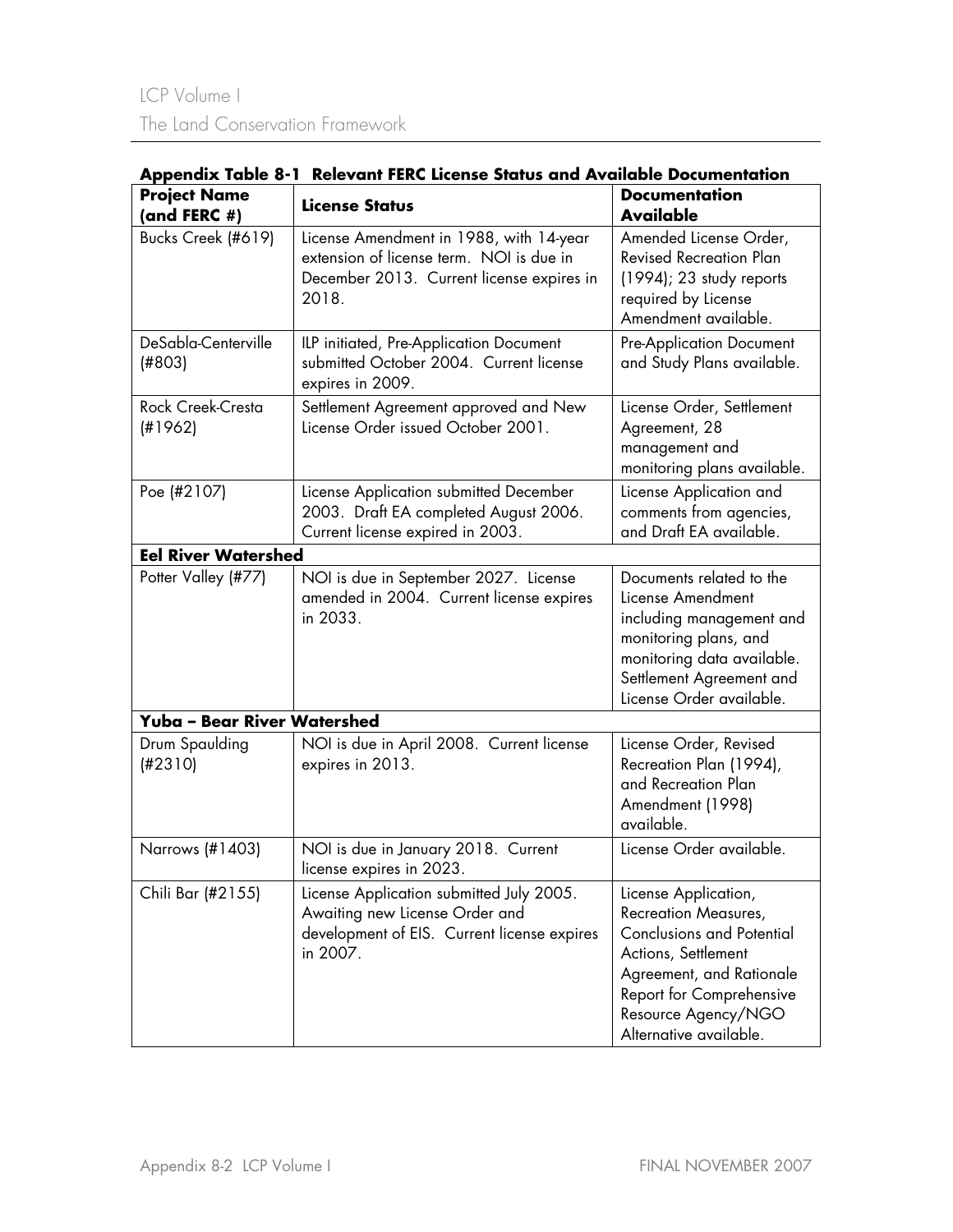| Appenaix Table o-T<br><b>Relevant FERC LICENSE STATUS AND AVAILABLE DOCUMENTATION</b> |                                                                                                                                                   |                                                                                                                                                                                                                                      |  |  |  |
|---------------------------------------------------------------------------------------|---------------------------------------------------------------------------------------------------------------------------------------------------|--------------------------------------------------------------------------------------------------------------------------------------------------------------------------------------------------------------------------------------|--|--|--|
| <b>Project Name</b><br>(and FERC #)                                                   | <b>License Status</b>                                                                                                                             | <b>Documentation</b><br><b>Available</b>                                                                                                                                                                                             |  |  |  |
| <b>Upper Mokelumne River Watershed</b>                                                |                                                                                                                                                   |                                                                                                                                                                                                                                      |  |  |  |
| Mokelumne River<br>(H137)                                                             | New License Order issued in October<br>2001.                                                                                                      | License Order, EA,<br>management and<br>monitoring plans, and<br>monitoring data available.                                                                                                                                          |  |  |  |
| <b>Stanislaus River Watershed</b>                                                     |                                                                                                                                                   |                                                                                                                                                                                                                                      |  |  |  |
| Spring Gap-<br>Stanislaus (#2130)                                                     | License Application submitted January<br>2003. Final EIS submitted March 2005.<br>Awaiting new License Order. Current<br>license expired in 2004. | Draft and Final EIS, Final<br>4(e) conditions, License<br>Application, Draft<br>Settlement Agreement, and<br><b>Stanislaus Planning Action</b><br>Team (SPLAT) collaborative<br>group recommended<br>resource measures<br>available. |  |  |  |
| Phoenix (#1061)                                                                       | NOI is due in August 2017. Current license<br>expires in 2022.                                                                                    | License Order, EA, License<br>Application, Recreation<br>Report, and other<br>environmental<br>documentation available.                                                                                                              |  |  |  |
| <b>Merced Falls</b><br>(H2467)                                                        | NOI is due in February 2009. Current<br>license expires in 2014.                                                                                  | License Order, Recreation<br>Use Plan, and Terms and<br>Conditions available.                                                                                                                                                        |  |  |  |
| <b>Willow Creek Watershed</b>                                                         |                                                                                                                                                   |                                                                                                                                                                                                                                      |  |  |  |
| <b>Crane Valley</b><br>(H1354)                                                        | New License Order issued in September<br>2003.                                                                                                    | New License Order,<br>Supplemental EA, several<br>management and<br>monitoring plans available.                                                                                                                                      |  |  |  |
| Kerckhoff (#96)                                                                       | NOI is due in November 2017. Current<br>license expires in 2022.                                                                                  | License Order, Recreation<br>Plan (Exhibit R) available.                                                                                                                                                                             |  |  |  |
| <b>Kings River Watershed</b>                                                          |                                                                                                                                                   |                                                                                                                                                                                                                                      |  |  |  |
| Helms Pumped<br>Storage (#2735)                                                       | NOI is due in April 2021. Current license<br>amended in 1988 for employee housing,<br>expires in 2026.                                            | Order Amending License,<br>USFS consultation meeting<br>notes available.                                                                                                                                                             |  |  |  |
| Haas-King River<br>(H1988)                                                            | New License Order issued March 2001.                                                                                                              | License Order, EA, five<br>management and<br>monitoring plans (2002)<br>and Recreation Plan<br>available.                                                                                                                            |  |  |  |